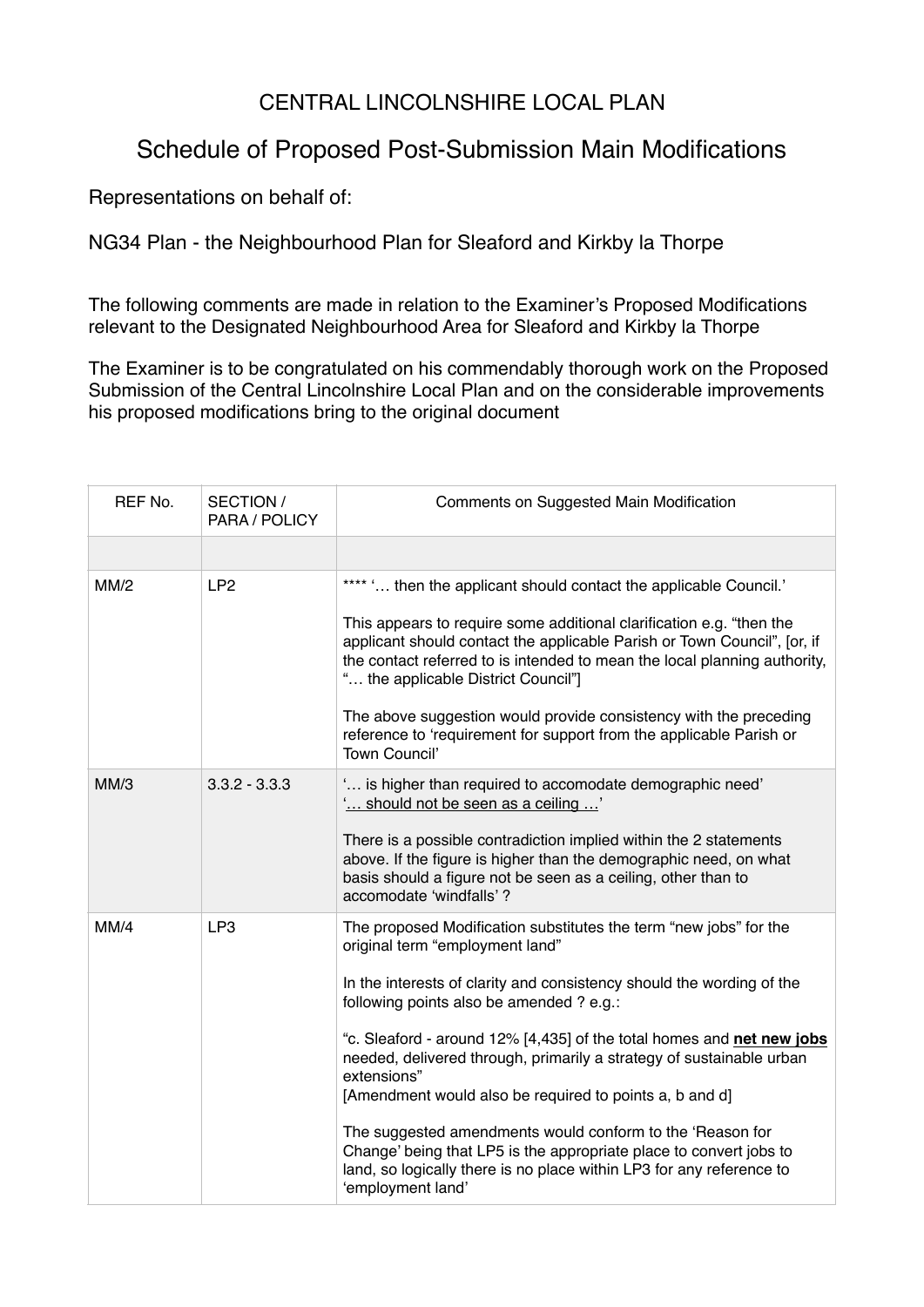| REF No.      | SECTION /<br>PARA / POLICY | Comments on Suggested Main Modification [page 2]                                                                                                                                                                                                                                                                                                                                                                                                                                                                                                                                                                                                                                                                                                                                                                                                                                                                                                                                                                                                                                                                                                                                                                                                                                                                                                                                                                                                                                                                                                                                                                                                                                                           |
|--------------|----------------------------|------------------------------------------------------------------------------------------------------------------------------------------------------------------------------------------------------------------------------------------------------------------------------------------------------------------------------------------------------------------------------------------------------------------------------------------------------------------------------------------------------------------------------------------------------------------------------------------------------------------------------------------------------------------------------------------------------------------------------------------------------------------------------------------------------------------------------------------------------------------------------------------------------------------------------------------------------------------------------------------------------------------------------------------------------------------------------------------------------------------------------------------------------------------------------------------------------------------------------------------------------------------------------------------------------------------------------------------------------------------------------------------------------------------------------------------------------------------------------------------------------------------------------------------------------------------------------------------------------------------------------------------------------------------------------------------------------------|
| MM/19        | <b>LP10</b>                | The proposed Modification is fully supported<br>It is however suggested that the revised text might include some<br>clarification of the term "other appropriate local evidence" such as a<br>recognition of the importance of evidence bases produced during the<br>development of Neighbourhood Plans, these being predominantly<br>obtained directly from the communities effected by new development                                                                                                                                                                                                                                                                                                                                                                                                                                                                                                                                                                                                                                                                                                                                                                                                                                                                                                                                                                                                                                                                                                                                                                                                                                                                                                   |
| <b>MM/27</b> | 5.7.3                      | Comment re: new paragraph 5.7.5<br>This new paragraph appears to cover instances where a new road<br>might pass through a Green Wedge<br>There are instances within the CLLP where a compensatory<br>mechanism is included. An example of this is that alternative land may<br>be provided for Traveller and Travelling Showpeople Accommodation<br>In the interests of consistency with other sections of the CLLP would it<br>not be prudent to include some further clarification to new paragraph<br>5.7.5 ? e.g.:<br>"Where development on a Green Wedge is permitted, should such<br>development substantially alter it's appearance, character and<br>amenity, a suitable equivalent area should be made available to<br>replace it"                                                                                                                                                                                                                                                                                                                                                                                                                                                                                                                                                                                                                                                                                                                                                                                                                                                                                                                                                                |
| MM/57        | LP44                       | The proposed Modification removes references to the areas to be<br>allocated to specific items of infrastructure<br>Point 1] This raises a question as to whether LP44 is consistent with<br>the requirements of LP10<br>Policy LP10: Meeting Accommodation Needs includes ' to cater for<br>the needs of less mobile occupants, including older people and<br>disabled people, and to deliver dwellings which are capable of meeting<br>people's changing circumstances over their lifetime<br>[note that peoples' as printed is incorrect]<br>Using 'vi. a care home site' as an example, does removing any<br>requirement for a quantity also remove any certainty of compliance<br>with the requirements of LP10 ? The Proposed amendment may<br>provide greater flexibility but in what way does it ensure provision<br>consistent with the aims of LP10?<br>Point 2] There is already a S.106 Agreement in place for this<br>development, having been signed on 13th July 2015<br>Certain quantifiable areas which the Examiner now seeks to remove<br>form part of that S.106 Agreement, e.g. Part C states that the<br>Community Centre "shall not be less than 450m <sup>2"</sup><br>The Land Use Plan forms a part of the S.106 Agreement and this<br>clearly specifies the amount of land to be allocated to specific uses,<br>e.g. "Care Home 0.64ha", "Health Centre [Doctor/Dentist] 450m <sup>2"</sup><br>It is difficult to see how giving "greater flexibility" provides justification<br>for removing details of what already forms part of the existing S.106<br>Agreement, as surely such information is both informative and not<br>subject to change throughout the life of the CLLP |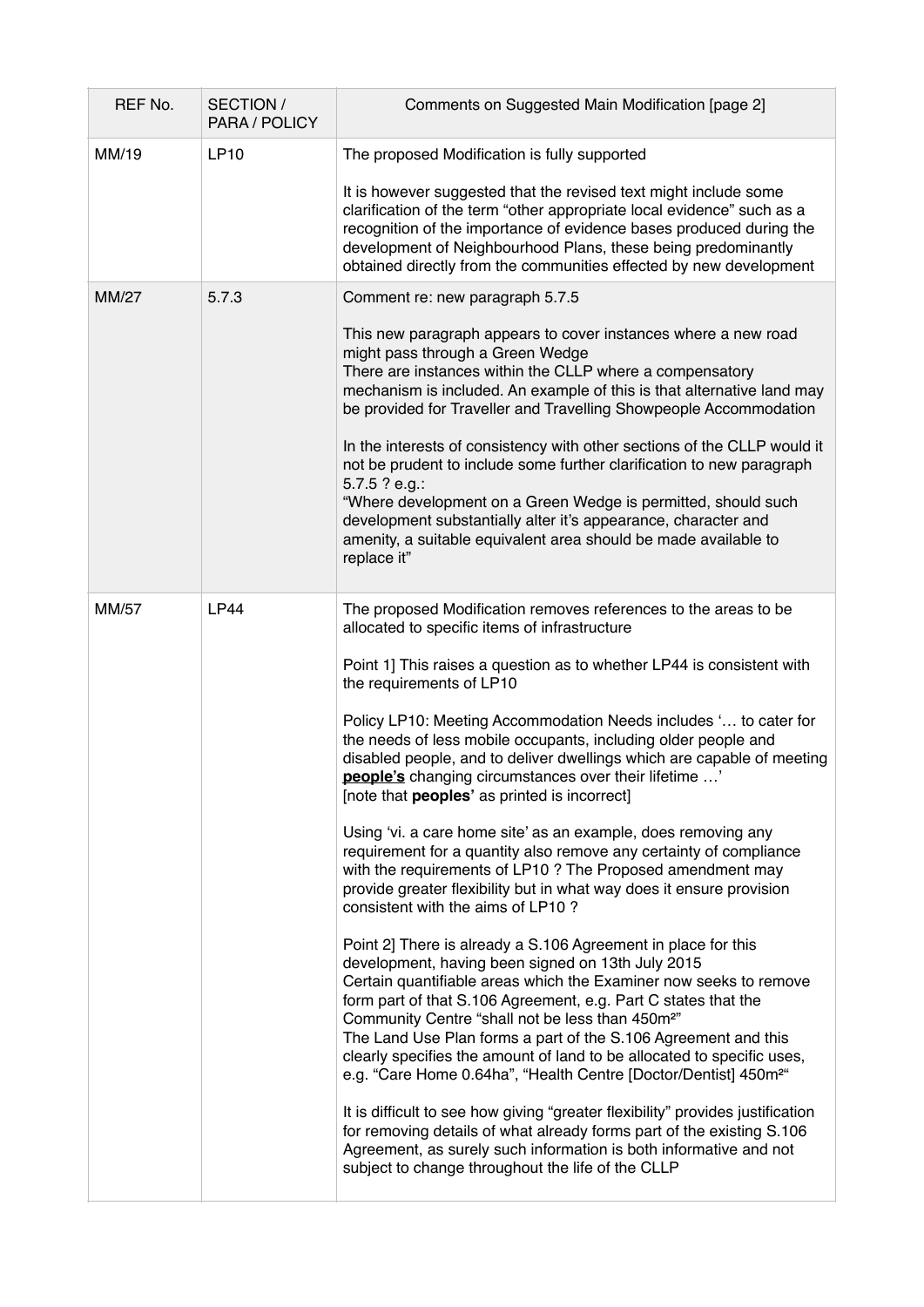| REF No.      | SECTION /<br>PARA / POLICY    | Comments on Suggested Main Modification [page 3]                                                                                                                                                                                                                                                                                                                                                                                                                                                                                                                                                                                                                                                                                                                           |
|--------------|-------------------------------|----------------------------------------------------------------------------------------------------------------------------------------------------------------------------------------------------------------------------------------------------------------------------------------------------------------------------------------------------------------------------------------------------------------------------------------------------------------------------------------------------------------------------------------------------------------------------------------------------------------------------------------------------------------------------------------------------------------------------------------------------------------------------|
| MM/58        | <b>LP44</b>                   | The proposed Modification relates to the mitigation of adverse<br>transport impacts arising from the Sleaford South Quadrant SUE, but<br>these only relate to roads in the near vacinity of this SUE<br>As this development forms a significant part of the increase of around<br>40% in the number of houses in Sleaford, bullet [e] should be<br>strengthened along the lines of:<br>"e. provide <b>adequate</b> transport mitigation measures for the whole of<br>the wider Sleaford area, having particular regard to measures to<br>mitigate any adverse transport impacts on Silk Willoughby,<br>Quarrington, King Edward Street and Castle Causeway, the junction<br>between London Road and Grantham Road and minor roads linking<br>London Road to Grantham Road" |
| <b>MM/60</b> | <b>LP44</b>                   | The proposed Modifcation relates to a new roundabout on the A15<br>providing primary vehicular access for the development<br>Section 6.2 Priority and Phasing for the Sleaford Masterplan stated:<br>"The northwest area represents the priority for early development, on<br>the basis that it will facilitate employment land but also a new western<br>access into the town centre from the A15"<br>There appears to be a direct conflict between what was specified in<br>the Sleaford Masterplan and more recent proposals for the Sleaford<br><b>West Quadrant SUE</b>                                                                                                                                                                                               |
| MM/61        | Sleaford Key<br>Diagram [p99] | Broad locations for future growth [LP54]' should include the number of<br>dwellings proposed e.g. 1,900 to show the level being considered<br>'Sleaford Link Road [LP47]' should be removed from the Diagram<br>Under "Opportunity Areas [LP45]" there needs to be an amendment<br>from<br>"4. Forma Advanta Seeds" to "Former Advanta Seeds"                                                                                                                                                                                                                                                                                                                                                                                                                              |
| MM/62        | 9.4.9                         | It is stated that "the former Advanta Seeds site was not submitted for<br>consideration as an allocation"<br>LP4: Growth in Villages contains a 'sequential test' applying 'priority' to<br>Brownfield sites over Greenfield sites<br>There should surely be consistency throughout the CLLP in the way<br>that sites are allocated, regardless of whether they are situated in<br><b>Towns or Villages</b><br>Arguably the former Advanta Seeds site, being a brownfield site,<br>should have been allocated ahead of e.g. the Sleaford South Quadrant<br>SUE which is prime agricultural land                                                                                                                                                                            |